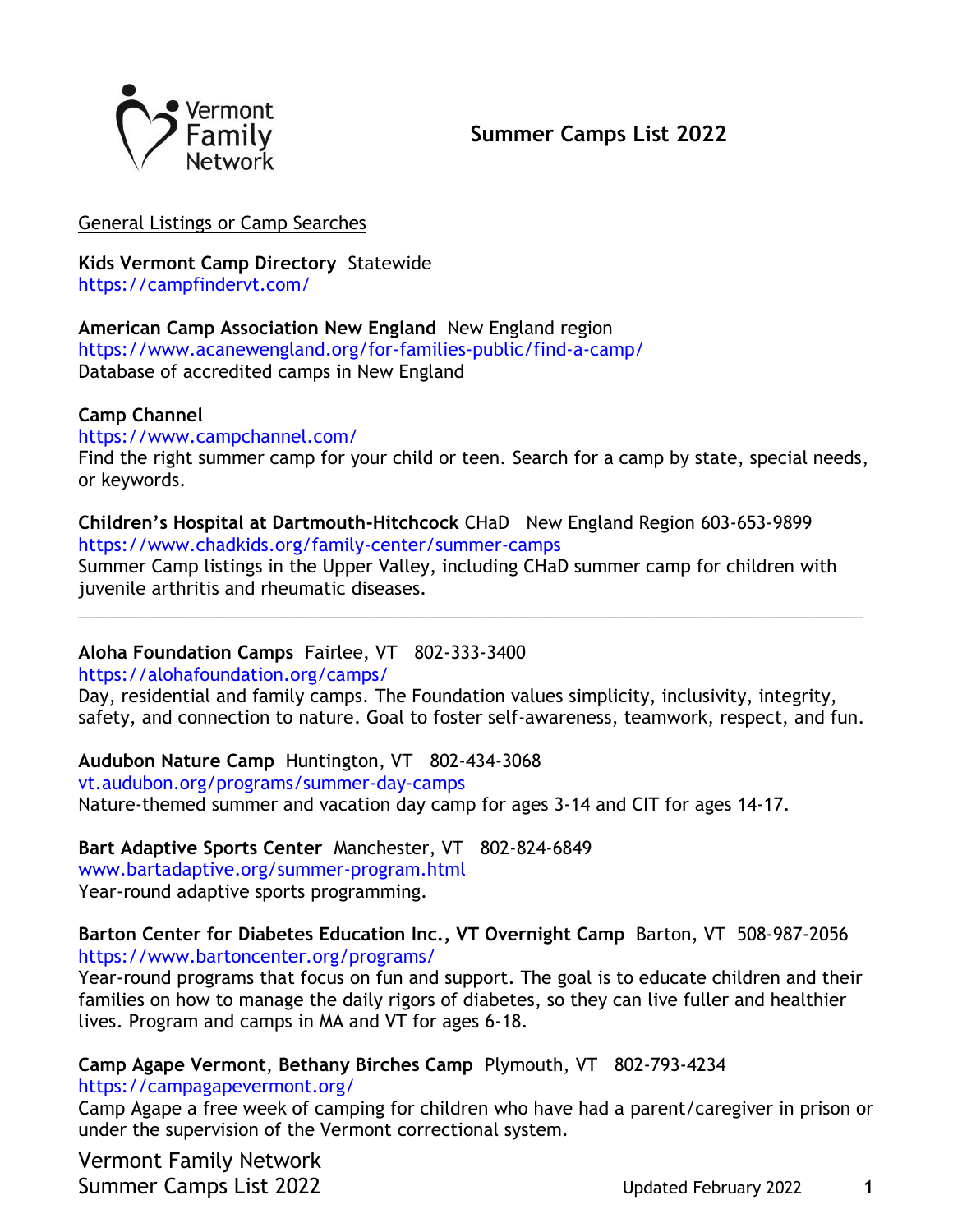## **Camp Akeela** Thetford Center, VT 866-680-4744

### <https://campakeela.com/>

Akeela campers are boys and girls completing grades 3 – 10 who are excited about a camp experience that supports their social growth. Beyond Akeela prepares 10th – 12th graders for life after high school, with an emphasis on social skills, independence, college readiness. Family Camp option.

### **Camp Allen** Bedford, NH 603-622-8471

#### <https://www.campallennh.org/>

Camp Allen's mission is to provide opportunities for growth, friendship and fun to children and adults with developmental and/or physical challenges in an outdoor environment.

### **Camp Daybreak** South Hero, VT 802-461-9701

### [https://campdaybreak.org/](http://www.campdaybreak.org/)

Camp Daybreak is a residential summer camp experience for Vermont kids ages 8-11 with a range of social, emotional, and behavioral needs. The Vermont Association for Mental Health and Addiction Recovery.

## **Camp Exclamation Point** Thetford, VT 855-802-2267

### <http://www.campexclamationpoint.org/>

Camp Exclamation Point provides continuity and community to rural underserved Vermont children entering grades 3-8 through a week-long summer residential camp.

## **Camp Huntington** High Falls, NY 855-707-2267

### <http://www.camphuntington.com/>

Camp Huntington is a co-ed, residential program for children and young adults with special learning and developmental needs.

## **Camp Kaleidoscope** Starksboro, VT 802-453-2592

<https://www.cgcvt.org/family-camps/camp-kaleidoscope/>

Summer retreat for families experiencing the autism spectrum, where special activities and support services invite the whole family to let loose. 2022 dates. June 25-28

## **Camp Maple Leaf** Wallingford, VT 802-446-3577

### <http://www.mapleleafclinic.com/camp-maple-leaf-1/>

Camp Maple Leaf is an activity-based experience to support children in developing social thinking skills. For children with autism spectrum disorder, non-verbal learning disorder, Turners syndrome and others. (Not currently running)

## **Camp Outright** Starksboro, VT 802-865-9677

### <https://www.outrightvt.org/camp-outright/>

Camp Outright is a residential summer camp program for queer, trans, questioning, and allied youth. We welcome folks from throughout the US and beyond ages 13-17. You don't need to identify as LGTBQ+ to come to camp; straight allies are also welcome.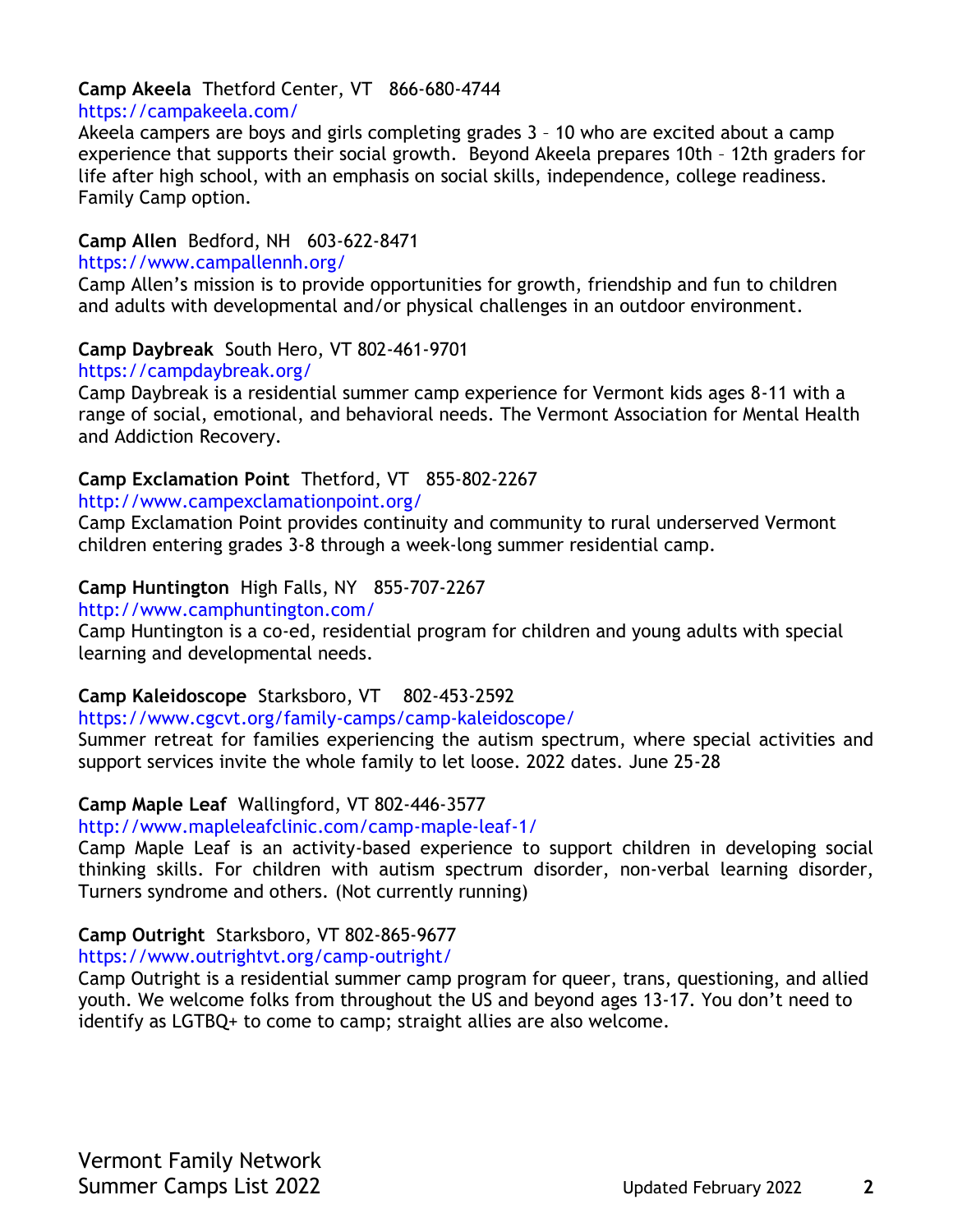### **Camp Paw Paw Chittenden Humane Society** South Burlington, VT 802-862-0135 x12 <https://www.chittendenhumane.org/Camp-Paw-Paw>

Day camps for children who are wild about animals and want to learn about proper pet care, shelter medicine, animal safety, homeless animals in our community, animal-related careers, HSCC's mission, and much more! Ages 5-12-year-olds.

### **Camp Promise East** Plymouth, MA 405-459-7447

### [https://www.camppromise.org](https://www.camppromise.org/)

A barrier-free, weeklong overnight camp for kids, teens, and adults with muscular dystrophy or select neuromuscular diseases—regardless of age, capability, or ability to pay. Ages 6+

### **Camp Ramapo** Rhinebeck, NY 845-876-8403

<https://ramapoforchildren.org/services-programs/camp-ramapo/>

Traditional residential summer camp for children aged 6 to 16 with social, emotional or learning challenges including children affected by autism spectrum disorders.

## **Camp Starfish** Rindge, NH 978-637-2617 or 603-899-9590

[http://www.campstarfish.org](http://www.campstarfish.org/)

Structured, supportive, safe, fun, and individualized summer and year-round programs for participants ages 6-22 experiencing emotional, behavioral, social, and learning difficulties.

## **Camp Ta-Kum-Ta** South Hero, VT 802-372-5863

<http://www.takumta.org/>

Year-round programs for Children ages 7-17 who have or have had cancer and live in or are treated in Vermont and their family members. Planned weekends for Moms, Dad's or Siblings.

## **Camp Thorpe** Goshen, VT 802-247-6611

### [http://www.campthorpe.org](http://www.campthorpe.org/)

Our campers, both children and adults, come to us with a variety of physical, mental, and developmental challenges and diagnoses. Camp Thorpe strives to meet the needs of campers regardless of diagnosis and ability. Camp Thorpe has 2 camping programs. One for physical and developmental ages 12-20 another for adults ages 21 and over.

## **Camp Waubanong** Brattleboro, VT 802-490-5550

<http://www.campw.org/>

We are a wilderness-based camp, with overnight and day camp available. We quarantined with our kiddos and had them for overnight camp for 3-6 weeks.

## **C.H.A.M.P.** South Hero, VT 802-372-4087

<https://www.vtchamp.org/programs>

Champlain Adaptive Mounted Program offers summer camps for horse riders of all abilities age 6 and up. Each camp session runs for four days, M-TH with full or half day options. Work experience program for adults with disabilities.

## **Champlain Sailing Center** Burlington, VT 802-864-2499

<http://communitysailingcenter.org/signature-programs/adaptive-watersports/>

The Adaptive Watersports Program removes barriers to outdoor education faced by people with diverse needs. The program supports individuals with cognitive or physical disabilities enabling students to realize their goals using adaptive teaching methods and specialized equipment.

Vermont Family Network Summer Camps List 2022 Updated February 2022 **3**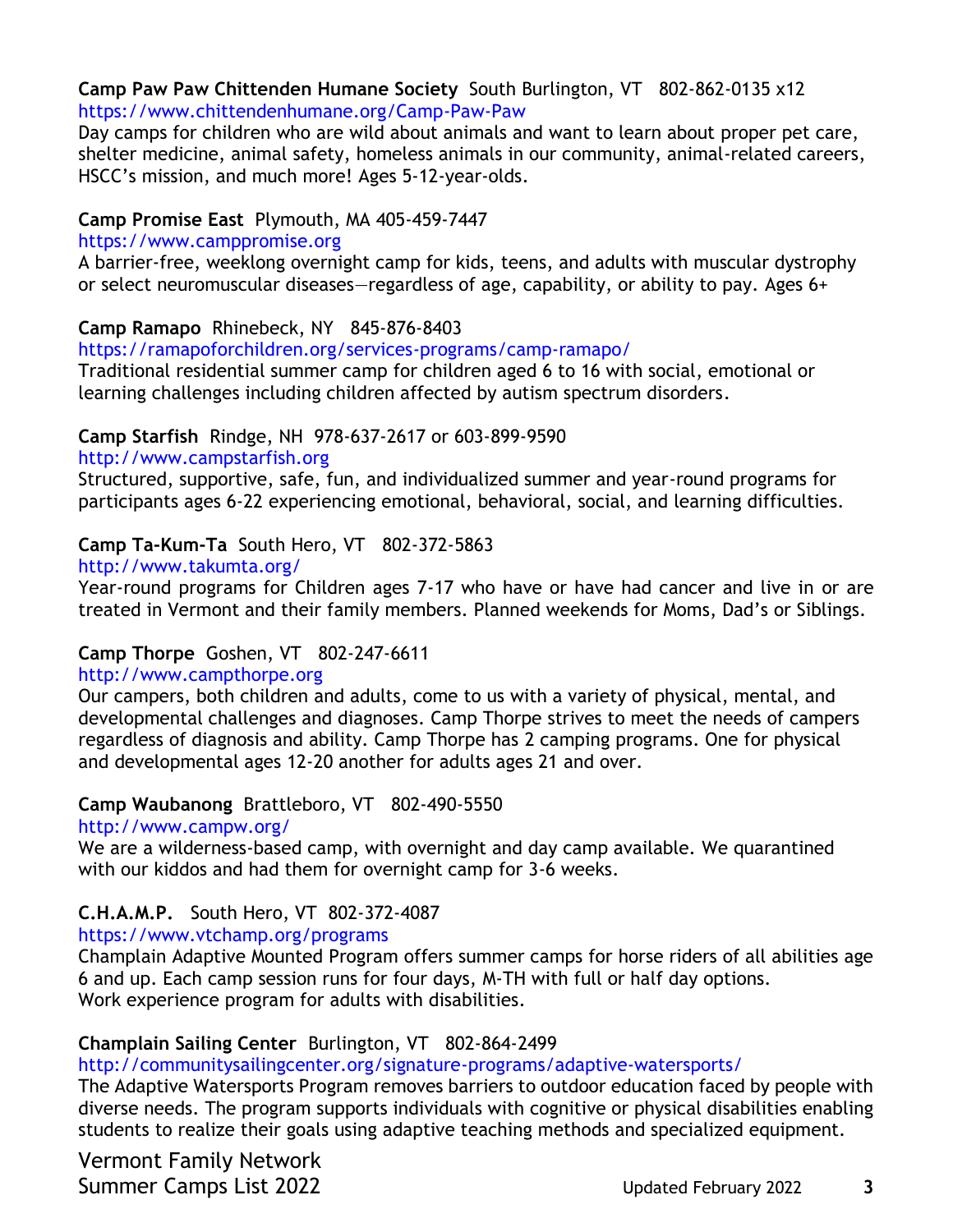## **Crow's Path- Connect to Wilderness** Burlington, VT

<https://crowspath.org/programs/youth/summer-camps/>

Summer and vacation camps to promote, foster, create, and support direct, hands-on opportunities for campers in K-8<sup>th</sup> grade to reconnect to the natural world. Internships for grades 9th-12th and adult programs.

### **Davis Studio Vacation Camps** South Burlington, VT 802-425-2700

<https://davisstudiovt.com/artists-path-summer-camp-program-2021-2022/> Summer and vacation Art camps for grades 1-9.

### **Dream Day on Cape Cod** Brewster, MA 508-896-8949

<http://www.dreamdayoncapecod.org/about/>

Dream Day on Cape Cod serves families that have children with life-threatening illnesses and or serious conditions by "bringing a ray of sunshine" into their lives with family camp sessions.

## **Double H Hole in the Wall Camp** Lake Luzerne, NY 518-696-5676

[www.doublehranch.org](http://www.doublehranch.org/)

Summer camp in the Adirondacks for children 6-21 with serious or life-threatening illnesses. Year-round programs for children and their families, including adaptive winter sports. Camp experiences are medically sound, memorable, exciting, fun and empowering. Fully accessible.

**Easter Seals of Vermont Camp Sno Mo** Gilmanton Iron Works, NH 603-364-5818 <http://www.easterseals.com/nh/our-programs/camping-recreation/camp-sno-mo.html> Residential camping for children and young adults with disabilities and special needs. Campers enjoy all the traditional camp experiences including water sports, team sports, hiking, archery, arts & crafts, and campfire sing alongs in a fully accessible setting.

**Echo Summer Science Camps** Burlington, VT 802-864-1848

### <http://www.echovermont.org/camps.html>

Echo Center offers school vacation and summer camps for grades K-3.

## **EmpowHer Camp** John Dillon Park, Adirondacks, NY

<https://www.disabilityempowhernetwork.org/empowhercamp>

Each year, a select group of disabled girls and young women ages 13 -17 are invited to the Adirondacks for one week to have fun, explore, connect, and learn about disaster preparedness and basic survival skills and leadership skills, and connecting with mentors.

## **The Purple Camp Epilepsy Foundation of New England** Various NE locations

<https://epilepsynewengland.org/programs/camps>

Operated by Epilepsy Foundation New England, The Purple Camp offers children, and their families a friendly and safe environment to experience being at camp and the opportunity to make new friends.

## **Farm and Wilderness** Plymouth, VT 802-422-3761

[http://www.farmandwilderness.org/summer-camps](http://www.farmandwilderness.org/)

Summer camps and year-round programs in Plymouth, VT for children and teens ages 4-17.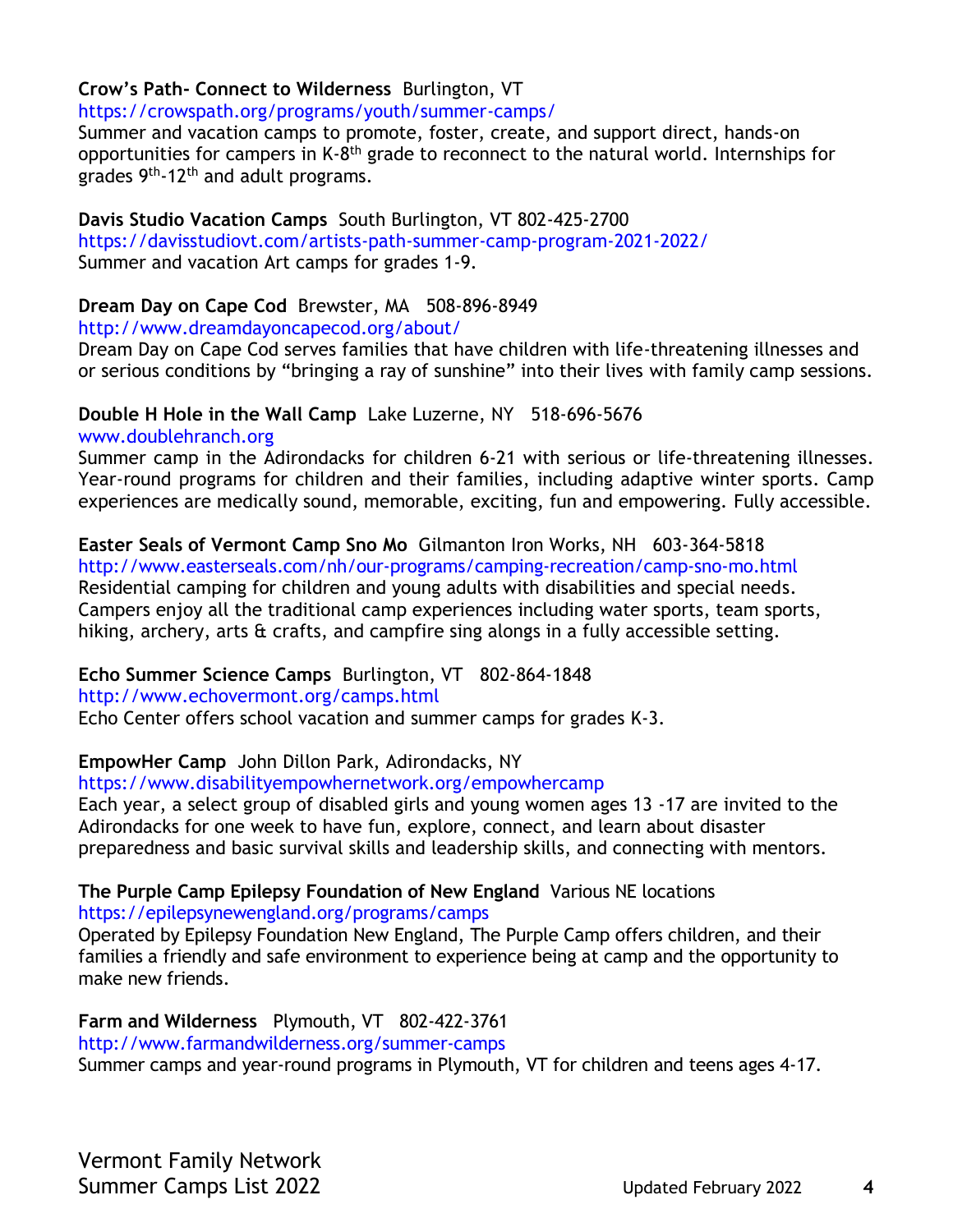## **Generator Kids Summer Camp** Burlington, VT 802-540-0761

### <https://generatorvt.com/summer-camps/#!event-list>

For curious kids who love making and creating with their own two hands. The camps are open to youth ages 9 to 12 and 13 to 16 and instructed by experienced educators who are ready to support campers as they gain the skills.

### **Girl Scouts of the Green and White Mountains** 888-474-9686

<https://www.girlscoutsgwm.org/en/camp/our-camps.html>

For girls grades K-12. Day camp and overnight camp options for pre-K through 12<sup>th</sup> grade at 4 locations offer both day and overnight camp programs at five locations.

## **Green Mountain Council, Cub Scout and Boy Scout Camps**

[http://www.scoutingvermont.org](http://www.scoutingvermont.org/)

Green Mountain Council offers residential and day camps for scouts of all ages. Camps are organized through local scouting organizations.

## **The Green Mountain Lions Camp** Cabot, VT 802-442-4937

<http://greenmtnlionscamp.wixsite.com/gmlcamp>

Our summer program offers a unique camp experience for Deaf & Hard of Hearing youth (8- 12) and teens (13+). Hearing children with deaf parents and/or siblings are also welcome!

## **Harbor Camps** New Hampshire 617-467-5830

<http://www.harborcamps.org/>Ages 8-16.

**Camp Seneb**- weeklong overnight camp for youth with skeletal dysplasia and their siblings. **Camp Aranu'tiq-** multi-session overnight camp serving transgender and non-binary youth and their families.

**Camp Reflections-** weeklong overnight camp for youth with cleft/craniofacial differences & their siblings.

## **Hazen's Notch Summer Camp** Montgomery, VT 802-326-4799

### [http://www.hazensnotch.org](http://www.hazensnotch.org/)

The camp has a focus on developing in children an awareness and respect for the environment, outdoor skills, self-confidence, cooperation and leadership. Summer Camp programs provide healthy outdoor recreational activities designed to stimulate inquiring minds, develop friendships, and create lasting positive memories of each child's summer camp experience. Ages 6 to 15, and Family Camp for preschoolers.

## **Hosmer Point** Craftsbury Common, VT 802-586-2090

### [hosmerpoint.com](https://linkprotect.cudasvc.com/url?a=http%3a%2f%2fhosmerpoint.com&c=E,1,QbxCYw9HeZnhRU95mLFzc91ph26mHUJ2QdYxj3_LPgi83RmYD4ajiH1vn-csoaZsrdkaIaHYnlMxucEyzMbz-uAk5536WlcWnVuyeIytIL65L8-or6aMgw,,&typo=1)

Our staff are positive role models who teach campers to engage, contribute, and challenge themselves. At camp we live by and instill our community values: Cooperation, Generosity, Kindness, Respect, Trust, and Unity. Two-week co-ed Residential Camps for Ages 9-15. Sliding scale tuition.

## **Kroka Expeditions** Marlow, NH 603-835-9087

### <https://kroka.org/programs/summer/>

One-to-four-week expedition and basecamp programs for youth ages 9-18. Program includes wilderness adventure, community living, farming, skill building.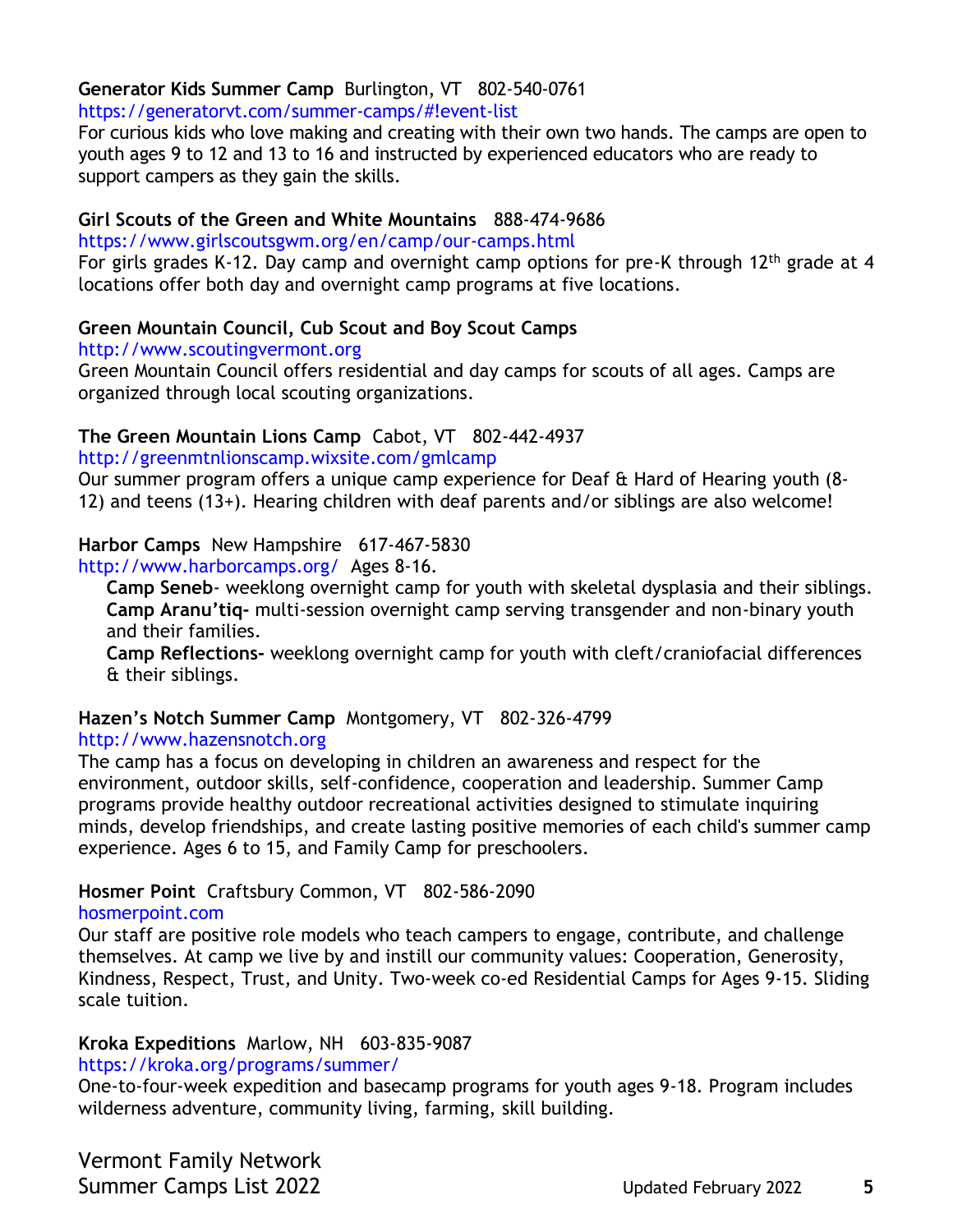## **I Can Shine** Various locations 610-647-4176

### [http://icanshine.org](http://icanshine.org/)

Bicycle, Swimming, or Dance Camp provides quality learning opportunities for individuals with disabilities. Each person encouraged to maximize their abilities, allowing everyone to shine.

## **Let Go Your Mind Stem Programs** Chittenden County, VT 603-731-8047

### <https://letgoyourmind.com/summer-locations/6-8-summer-programs/>

Master Builders and Coders with Stop Motion Animation summer programs at various locations in Chittenden County for ages 6-8 in 2022. Virtual programs also available.

## **Lotus Lake Camp** Williamstown, VT 802-793-1225 or 802-433-5451

### <http://www.lotuslakecamp.com/>

Providing a tradition of day camping to children ages 5-14 in Central Vermont. Situated in a rural setting, the camp offers a wide variety of outdoor activities.

## **Montshire Museum** Norwich, VT 802-649-2200

### <http://montshire.org/programs/summer-camp/>

The museum offers summer day camps, with a focus on science and nature for pre-schoolers through 9<sup>th</sup> grade.

**New England Hemophilia Association Family Camp** Moultonborough NH 781-326-7645 <https://www.newenglandhemophilia.org/programs/camps/>

NEHA runs two camps (Family Camp and Winter Camp) to help people of all ages with a bleeding disorder connect with others, feel understood, and have fun in a safe and supportive environment. For anyone with a bleeding disorder who receives care in New England.

## **Night Eagle Wilderness Adventures** Cuttingsville, VT 802-446-6100

### [http://www.nighteaglewilderness.com](http://www.nighteaglewilderness.com/)

Night Eagle is a unique summer camp for boys 10 to 14 designed to build self-confidence and foster a better understanding of native peoples and their relationship to the earth.

## **Partners in Adventure** In and around Chittenden County 802-857-5180

### [http://www.partnersinadventure.org](http://www.partnersinadventure.org/)

Serving young people with disabilities and friends ages 7 and older. Year-round programming with trained staff presenting a wide variety of life long recreational activities, social acceptance, and life-skills; all while having fun with friends!!!

## **Pine Tree Camp** Rome, ME 207-386-5990

## <http://www.pinetreesociety.org/children-and-families/pine-tree-camp/>

Pine Tree Camp offers a wide range of year-round opportunities for people with disabilities and their families. Summer day camp, special programs in spring, fall and winter.

#### **Rosie's Girls @ VT Works for Women** Barre and Winooski, VT800-639-1472 <https://www.vtworksforwomen.org/programs>

Rosie's Girls ® is a trades and career exploration program for middle school girls and genderexpansive youth entering grades 6-8.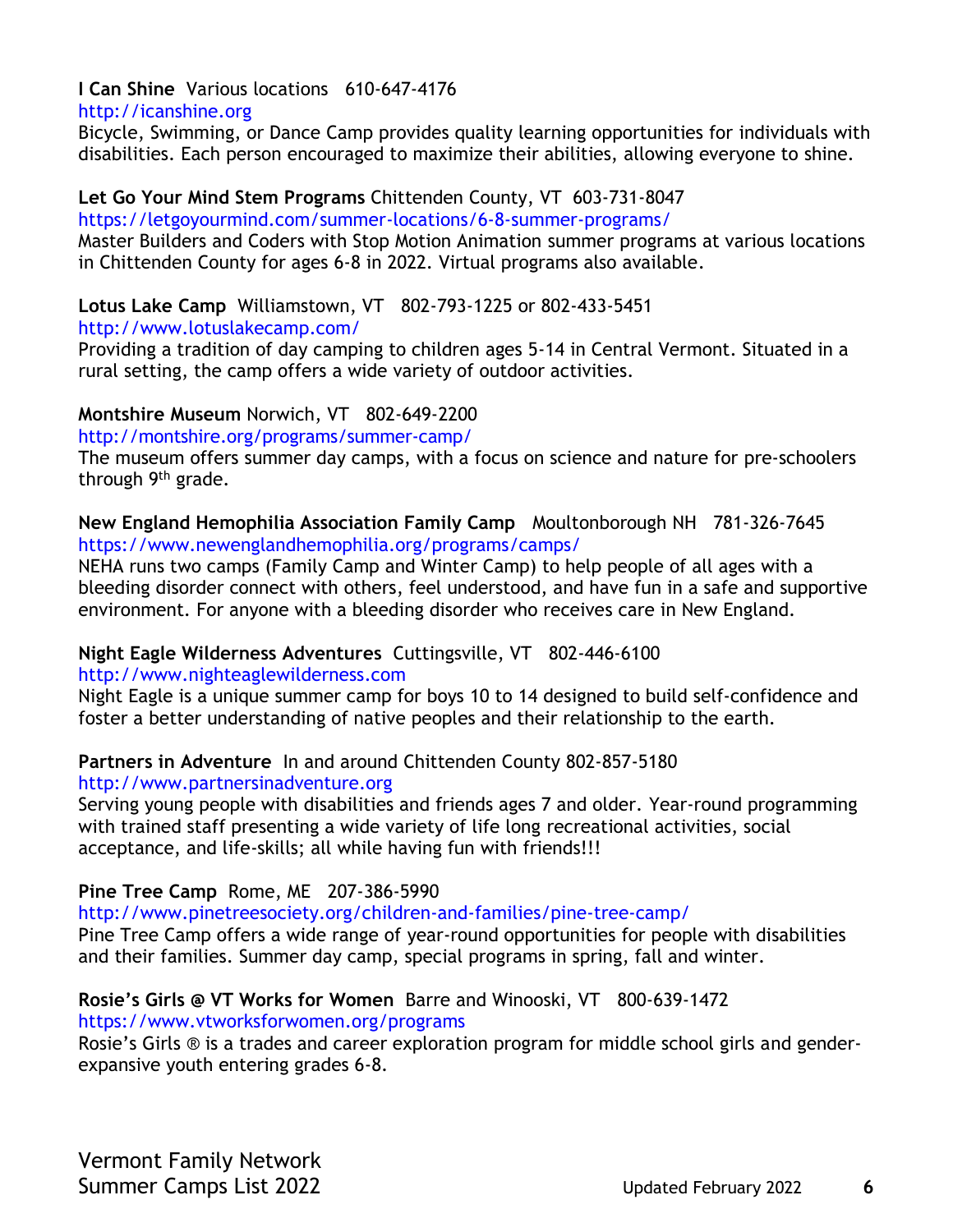### **Shelburne Farms** Shelburne, VT 802-985-8686

### <https://shelburnefarms.org/our-work/camps>

Weeklong camps for ages 4-17. We strive to make summer camp on our working farm accessible, safe, and inclusive. We welcome campers who are emerging multilinguals, queer and questioning, as well as campers with social, emotional, physical, cognitive, or behavioral challenges, along with their 1:1 PCA. Sliding scale.

### **Silver Towers Camp** Ripton, VT 802-775-9756

[http://www.silvertowerscamp.org](http://www.silvertowerscamp.org/)

Silver Towers Camp is an extraordinary one or two-week residential camp for exceptional people ages 6-75 who are physically and mentally challenged. Supported by Vermont ELKS.

**Siskin Coutts Camp** Derby, VT 802-673-5638 [http://siskincoutts.org/?page\\_id=12516](http://siskincoutts.org/?page_id=12516) Several camp options for children 5-15 in the Northeast Kingdom.

#### **Smuggler's Notch Adaptive Programs** Smuggler's Notch, VT 800-419-4615 [http://www.smuggs.com/pages/summer/kids/adaptive\\_programs.php](http://www.smuggs.com/pages/summer/kids/adaptive_programs.php)

The Smugglers' Notch Adaptive Program provides therapeutic recreation for children and adults of all abilities in a supportive environment. Experiences are tailored to meet the needs and goals of everyone.

### **Stern Center Summer Learning Opportunities** Williston, VT 802-878-2332

<https://sterncenter.org/programs-services/services-for-pk-grade-12/communication-services/> Year-round social thinking instruction and summer programming through Camp Compass for ages 6-12 and Summer Team Building Leadership Institute for ages 13-18.

# **Talent Development Institute at NVU** Johnson, VT 802- 658-9941

#### <https://www.tdivermont.org/camp-info>

Summer camps for gifted students in grades 4-9 and Leadership program through 12<sup>th</sup>. TDI is a place where any child can feel at home, regardless of their social ability; children are able to grow and thrive as they are, in a community of like-minded, accepting, and friendly peers.

## **Vermont Adaptive Ski and Sports** Multiple locations in VT802-786-4991

### [http://www.vermontadaptive.org](http://www.vermontadaptive.org/)

Vermont Adaptive empowers people of all abilities through inclusive sports and recreational programming regardless of ability to pay. Year-round programming integrates for people of all ages with cognitive, developmental, physical, and emotional disabilities.

## **Vermont Youth Conservation Corp**. Richmond, VT 802-434-3969

## <https://www.vycc.org/about/>

Paid opportunities for youth aged 15-26 to do hands-on work in farming and conservation projects. These experiences help develop each Corps Member's leadership, teamwork, understanding and embrace of inclusion and equity, and larger professional skills.

## **Vermont Tech Youth Camps** 877-337-7116

[https://www.vtc.edu/academics/high\\_school\\_students/youth-camps/](https://www.vtc.edu/academics/high_school_students/youth-camps/)

Theme based education camp for middle schoolers. Summer camp for 2022 still in development.

Vermont Family Network